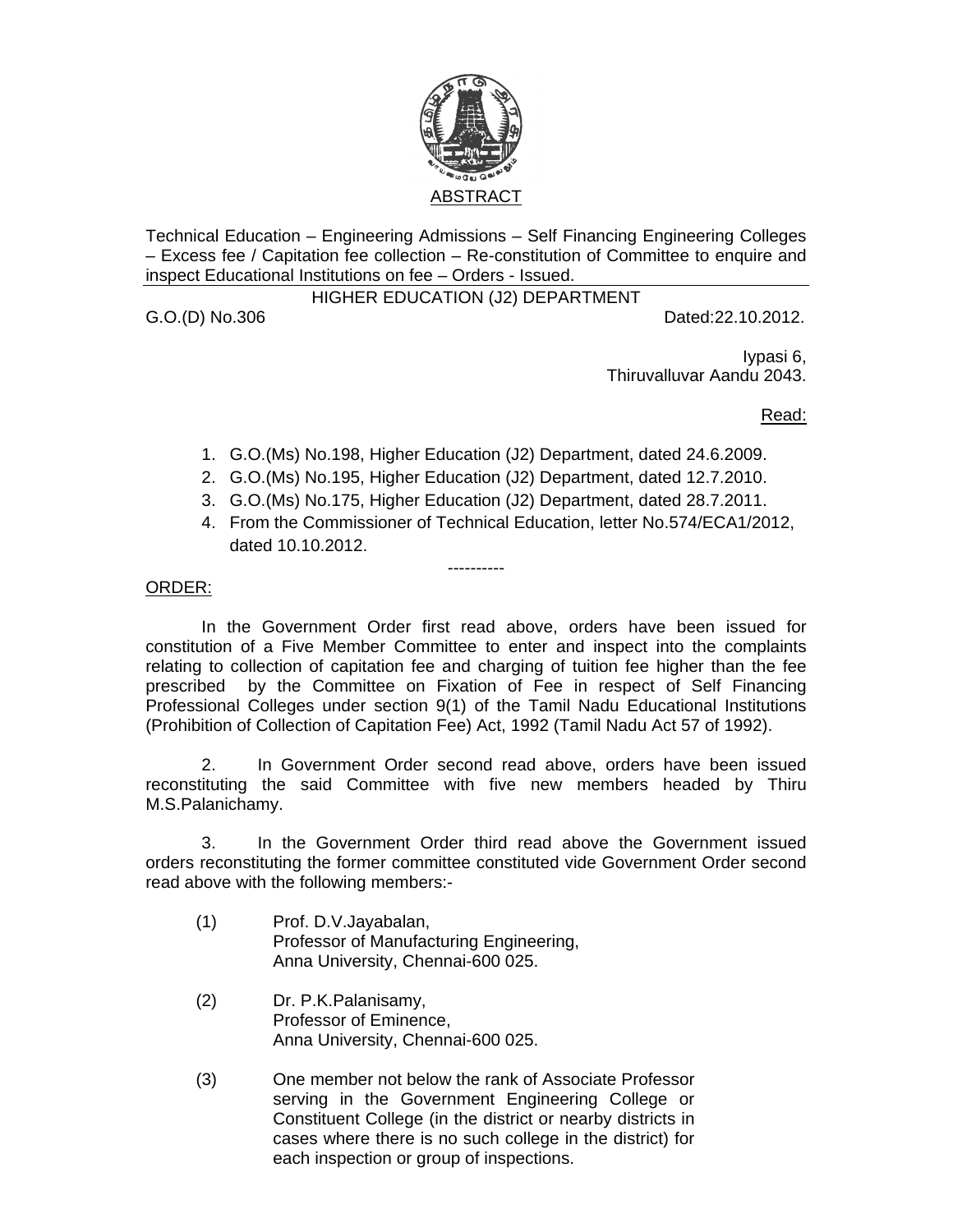4. In letter fourth read above the Commissioner of Technical Education has stated that, the Committee to enquire and inspect educational institutions of fee is being reconstituted every year by the Government since its first constitution. Further the Committee on Fixation of Fee in respect of Self Financing Professional Colleges headed by Hon'ble Mr. Justice N.V.Balasubramanian have issued proceedings prescribing the annual fee for UG (B.E./B.Tech./B.Arch) and PG (MBA/MCA/ME/M.Tech.) degree courses for the year 2012-2013 and that circulars have already been sent to Principals of all Self Financing Engineering Colleges instructing them not to collect any non-refundable fee from SC/SCA/ST students eligible under the centrally assisted scholarship scheme and to collect only the applicable fee prescribed by the Committee on Fixation of Fee after deduction of Tuition fee in respect of First Generation Graduate students allotted under government quota through single window counselling.

 5. The Commissioner of Technical Education has therefore requested the Government that it would be appropriate at this juncture to reconstitute the Committee for the year 2012-2013 under section 9(1) of the Tamil Nadu Educational Institutions (Prohibition of Collection of Capitation Fee) Act, 1992 (Tamil Nadu Act 57 of 1992) to inspect and enquire into the complaints relating to collection of capitation fee and charging of tuition fee higher than the fee prescribed by the Committee on Fixation of Fee in respect of Self Financing Professional Colleges and he has also requested the Government to consider the proposal for reconstitution of the Committee with the following members while finalizing the members for the Committee:-

- (1) Dr. S.Selladurai, Professor, Department of Physics, Anna University, Chennai-25.
- (2) Dr. K.Palanivelu, Professor, Centre for Environmental Studies, Anna University, Chennai-25.

 6. The Government examined the proposal of the Commissioner of Technical Education in detail. Accordingly they direct that the Committee constituted in the Government Order third read above be re-constituted with the following members and authorize the members of the re-constituted committee under Section 9(1) of the Tamil Nadu Educational Institutions (Prohibition of Collection of Capitation Fee) Act, 1992 (Tamil Nadu A ct 57 of 1992) to inspect and enquire into the complaints relating to collection of capitation fee and charging of tuition fee higher than the fee prescribed by the Committee on Fixation of Fee in respect of Self Financing Professional Colleges:-

- (1) Dr. S.Selladurai, Professor, Department of Physics, Anna University, Chennai-25.
- (2) Dr. K.Palanivelu, Professor, Centre for Environmental Studies, Anna University, Chennai-25.